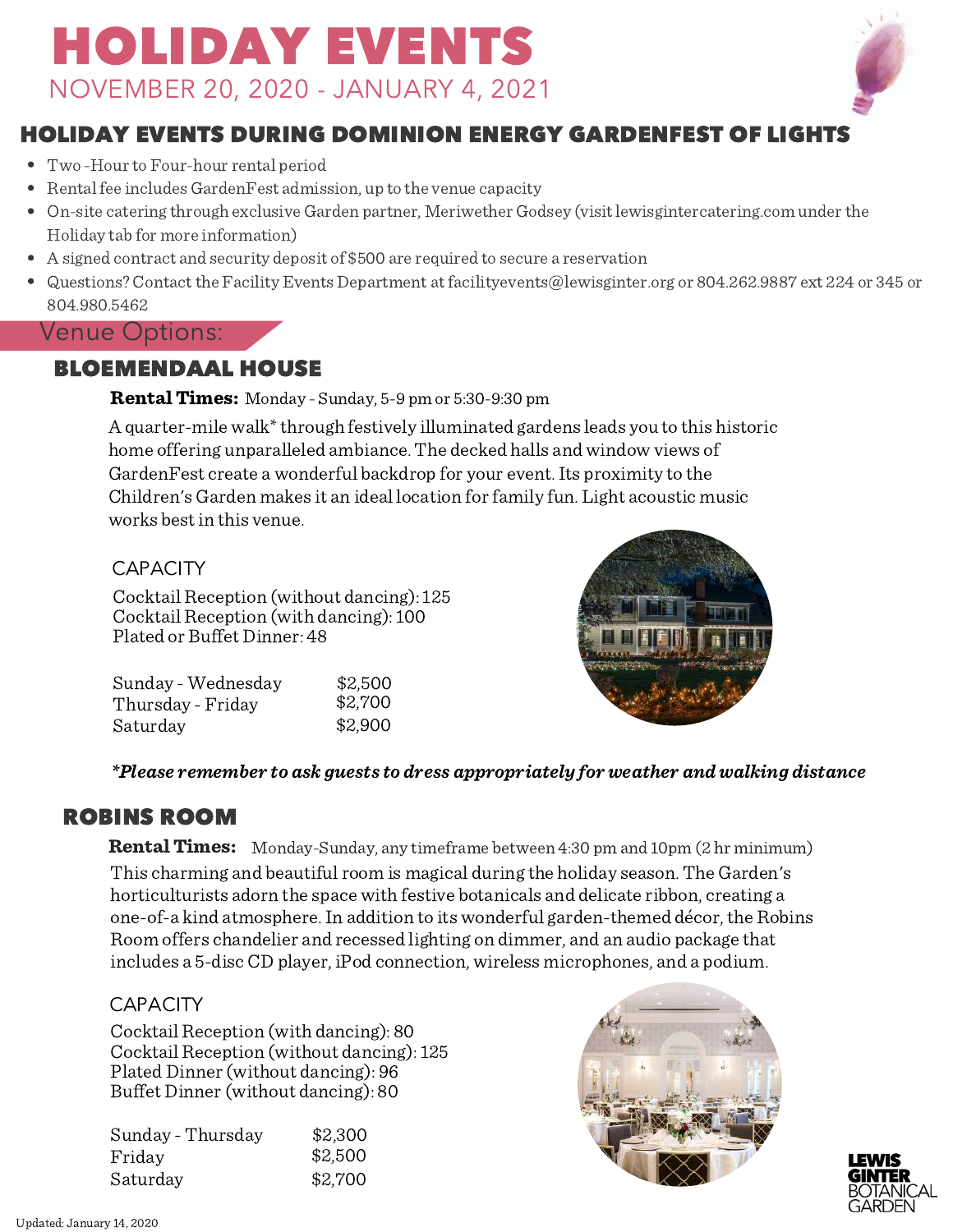# HOLIDAY EVENTS NOVEMBER 20, 2020 - JANUARY 4, 2021



### KELLY EDUCATION CENTER: MASSY CONFERENCE CENTER

Option 1: Auditorium Option 2: Auditorium & Azalea Room Option 3: Azalea Room

### OPTION 1: AUDITORIUM

**Rental Times:** Monday-Sunday, any timeframe between 4:30 pm and 10pm (2 hr minimum) Located in the Kelly Education Center, adjacent to the Robins Visitors Center, the Massey Conference Center's elegant Auditorium offers rich appointments and an audiovisual package. The space features lush carpeting, fully adjustable lighting, outstanding acoustics, and offers an elevated stage for musicians, as well as a 12 x 12 foot dance floor (by request for an additional fee of \$175). The Auditorium's close proximity to special displays in the Library and Conservatory makes GardenFest of Lights easily accessible for your group. Groups that are interested in having a band or DJ mustrent both the Auditorium and Azalea Room (see pricing below in the next section).

CAPACITY (WITHOUT DANCING)

Cocktail Reception: 200 Plated Dinner: rounds (of 8)  $144$ , rounds (of 9)  $162$ Buffet Dinner: 96

| Sunday-Wednesday  | \$2,900 |
|-------------------|---------|
| Thursday - Friday | \$3,100 |
| Saturday          | \$3,300 |



# OPTION 2: AUDITORIUM & AZALEA ROOM

**Rental Times:** Monday-Sunday, any timeframe between 4:30 pm and 10pm (2 hr minimum)

Located across the hall from the Auditorium, the Azalea Room can be paired with the Auditorium to provide more room for your event including additional space forfood, beverage, or seating. Groups that have a band or DJ mustrent both the Auditorium and Azalea Room.

CAPACITY (WITHOUT DANCING)

Cocktail Reception: 300 Plated Dinner or Buffet Dinner: 162

CAPACITY (WITH DANCING)

Cocktail Reception: 250 Plated Dinner or Buffet Dinner: 135

| Sunday-Wednesday  | \$3,600 |
|-------------------|---------|
| Thursday - Friday | \$3,900 |
| Saturday          | \$4,300 |